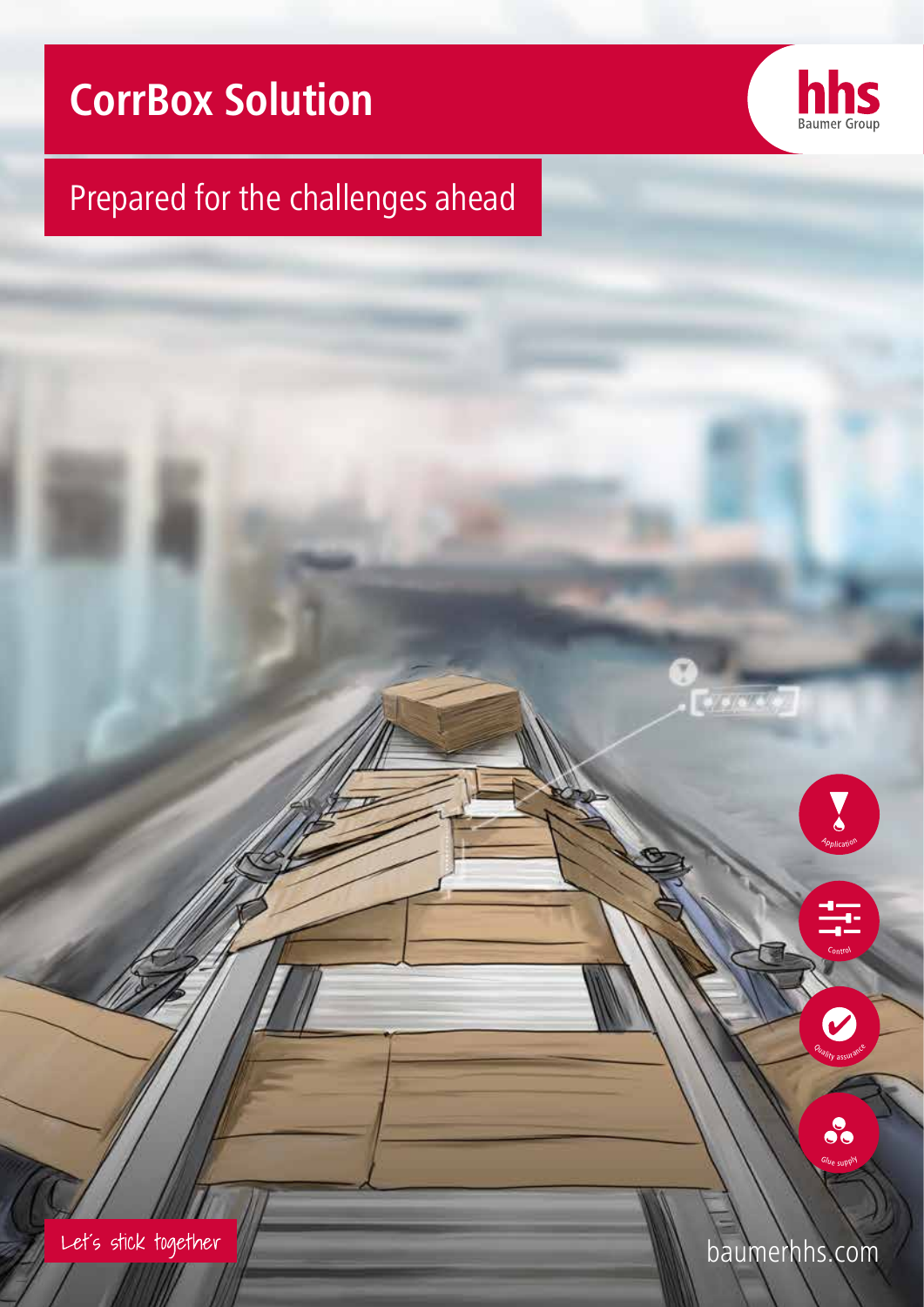## **Expand your range of usable adhesives**

We improve the supply situation to strengthen your delivery capability

High flexibility, cost efficiency and consistent delivery capability – these are critical success factors. Costs are a problem but so is the availability of some adhesives. Customers often have to resort to using alternative adhesives even though they have a negative impact on application and bonding properties.

## **Revolutionize your glue monitoring process**

#### We detect defective products quickly and reliably, before they get to customers

Just-in-time methods are widespread in the industry, and they depend on a smoothly operating supply chain. If for instance a carton erector stops multiple times because of defective gluing, it's no wonder the entire production batch usually gets returned to the packaging manufacturer. Re-checking products afterwards ties up resources and greatly reduces profit.



# **Equipped for the future**

Modern flexo folder gluer production with the unique CorrBox Solution

The packaging industry is under pressure on all sides to make changes. For you as a manufacturer, this means facing new challenges every day in production and product development. Our CorrBox Solution meets tomorrow's demands in the industry today!

#### **Aim for a production process that is efficient and flexible, even for small batches**

We offer you a modular design for a flexible investment

The trend is increasingly shifting from off-shoring to next-shoring, the goal of which is to manufacture in proximity to customers. A customer-centred approach leads to production of ever-smaller, customised batches. In addition, legislation and consumer expectations are also accelerating the trend towards adapted packaging products. For you, this trend means both opportunity and risk: Manufacturing small batches flexibly and close to customers gives you competitive advantages, but also makes you more strongly interlinked with your customers.



## **Meet all food safety requirements in production**

We make it possible for you to eliminate additives in adhesives, which also cuts costs

Corrugated packaging can contribute significantly to reducing food waste and food loss. Substances used in packaging production have to be safe and must not contaminate food in any way. As a producer, you are responsible for guaranteeing quality, safety and hygiene, not only of the food, but also of the packaging.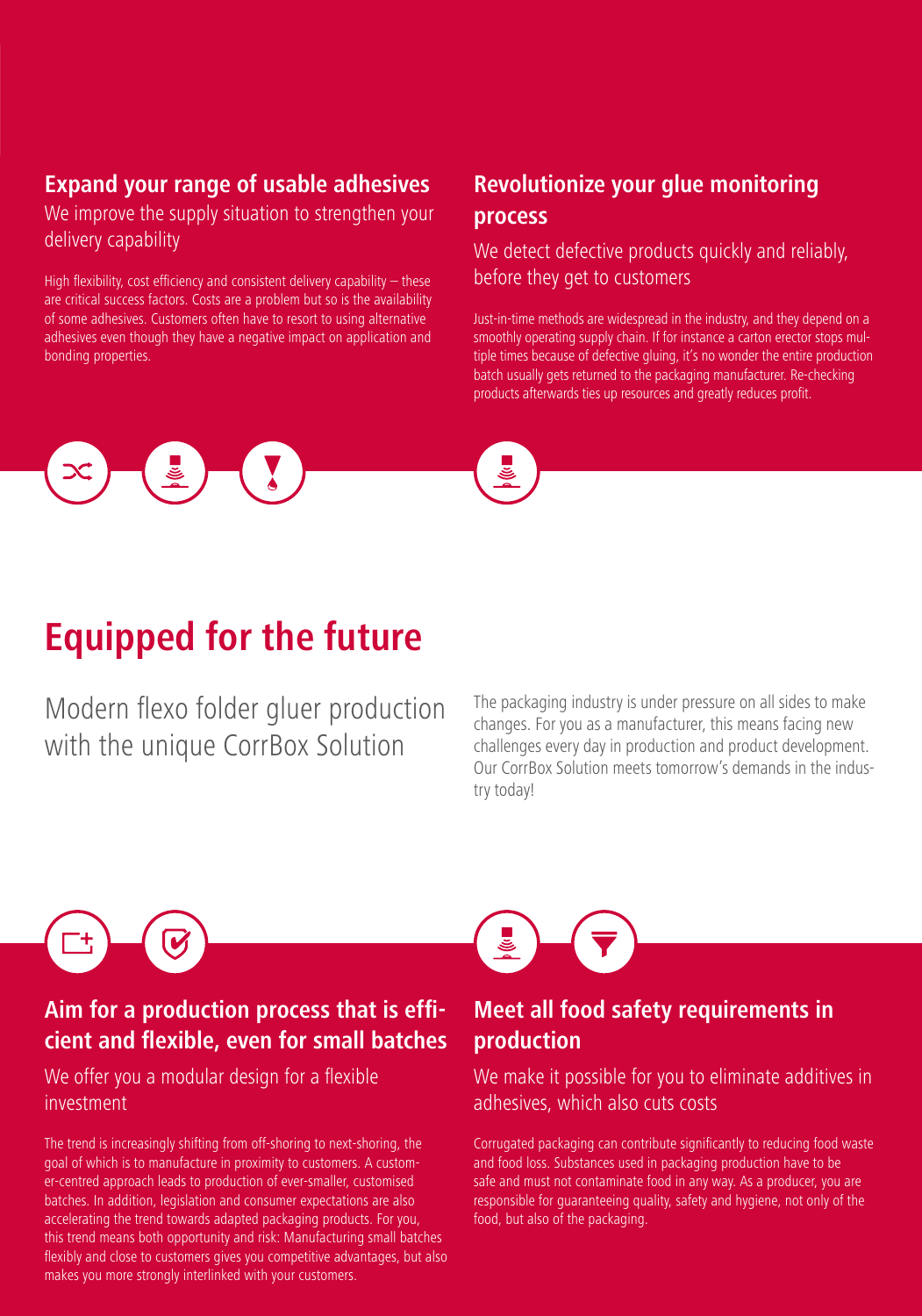### **React to rising costs and a volatile market with confidence**

We improve your adhesive cost situation

The explosion in prices has led to tremendous cost pressure in the industry. Costs for paper substrates and energy, but also for adhesives, rose by up to 300 percent in 2021 alone.

## **Fill staffing gaps fast and without high onboarding costs**

We have simplified our operating system

The shortage of skilled workers is a major issue today worldwide, and it will undoubtedly become more serious in future. Fluctuation is very high particularly among workers who are unskilled or have low-level qualifications. So it is all the more important to have access to a large pool of applicants. The number of potential workers increases significantly when qualifications and language requirements are lowered.



You too can benefit from the innovativeness and quality of our system components for gluing, monitoring and control. Our latest technologies and sustainable products give you a technological lead and promote your business success.

## **You can easily boost eco-efficiency in corrugated packaging production**

#### We can help you reduce pollutants and cut costs at the same time

 $\overline{\mathbf{C}}$ 

Eco-efficiency means achieving higher output using fewer resources and mitigating environmental impacts by avoiding pollutants: In other words, a corrugated manufacturer reduces both its production costs and its impact on the environment. As many as 92 percent of consumers today consider this an important factor. The message is clear: Packaging of the future must be compatible with the cycles of a regenerative economy, which strives to phase out waste entirely.

## **Meet the rising demands on the protective functions of packaging**

We increase adhesive strength despite sharply reduced glue consumption

Today, all participants along the supply chain impose strict demands on protective function. An intact shipping box is a sign of quality, because consumers assume that if the outside is damaged, so are the contents. In most cases, it takes more resources to manufacture the packaged product than the packaging. But if the packaging does not fulfil its protective function, then all these resources are wasted.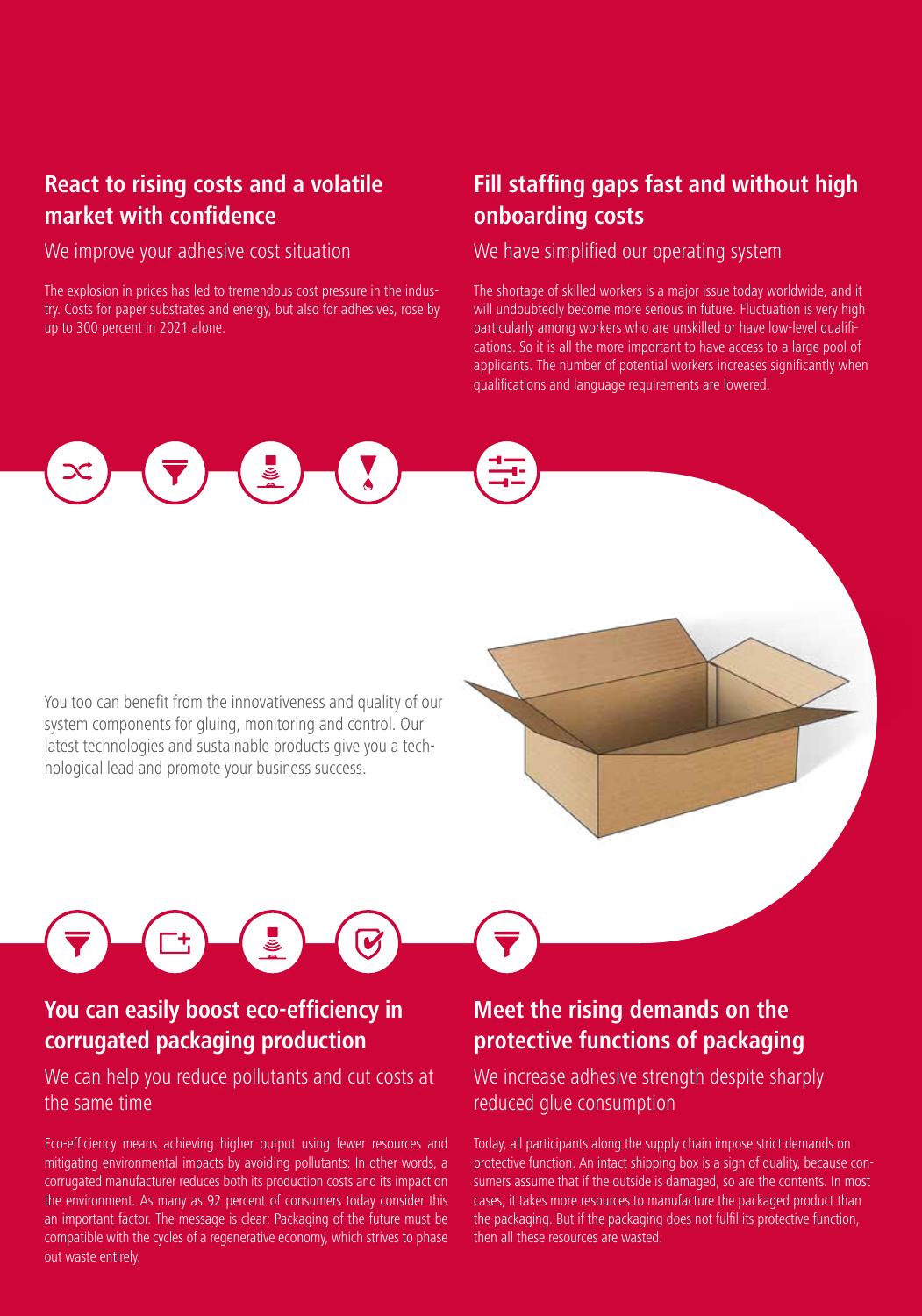# **All advantages of the Baumer hhs system at a glance**

# Gluing, quality assurance and process control: innovative and uniquely integrated

Now and in future, we want to help you as our customer to take advantage of opportunities on the rapidly growing corrugated packaging market, so we have made mastering your challenges the goal of our product development activities. These are to establish a sustainable production process, automate the entire supply chain more extensively and meet the high demands of global brand-name manufacturers with regard to quality, production capacity, flexibility and reliability – despite cost pressure, unstable supply chains, and rapidly changing legal and regulatory requirements.

In view of these challenges, our solution for the corrugated industry is not simply an improvement in existing equipment; it is something entirely new: The CorrBox Solution clearly stands out from the competition in many respects and offers you exclusive added value. With this modular solution from Baumer hhs, you can configure exactly the right system to meet your needs.



# **A revolution in adhesive monitoring**

The new PGD 1000 sensor can monitor adhesives that contain no additives whatsoever and are suitable for use on any substrate – no matter what colour, printed or unprinted. Eliminating additives means you save even more on adhesive costs. The PGD 1000 sensor also makes it possible to follow glue tracks live on screen and implement edge detection for added quality assurance. It is in no way inferior to a camera and offers additional options for monitoring quality. It's a sensor, but like a camera!

- Eliminates the need for fluorescing additives
- Monitors glue tracks on any substrate
- No special lighting required
- Glue tracks can be followed in real time on the screen of the Xtend<sup>3</sup>
- Edge detection for avoiding inside gluing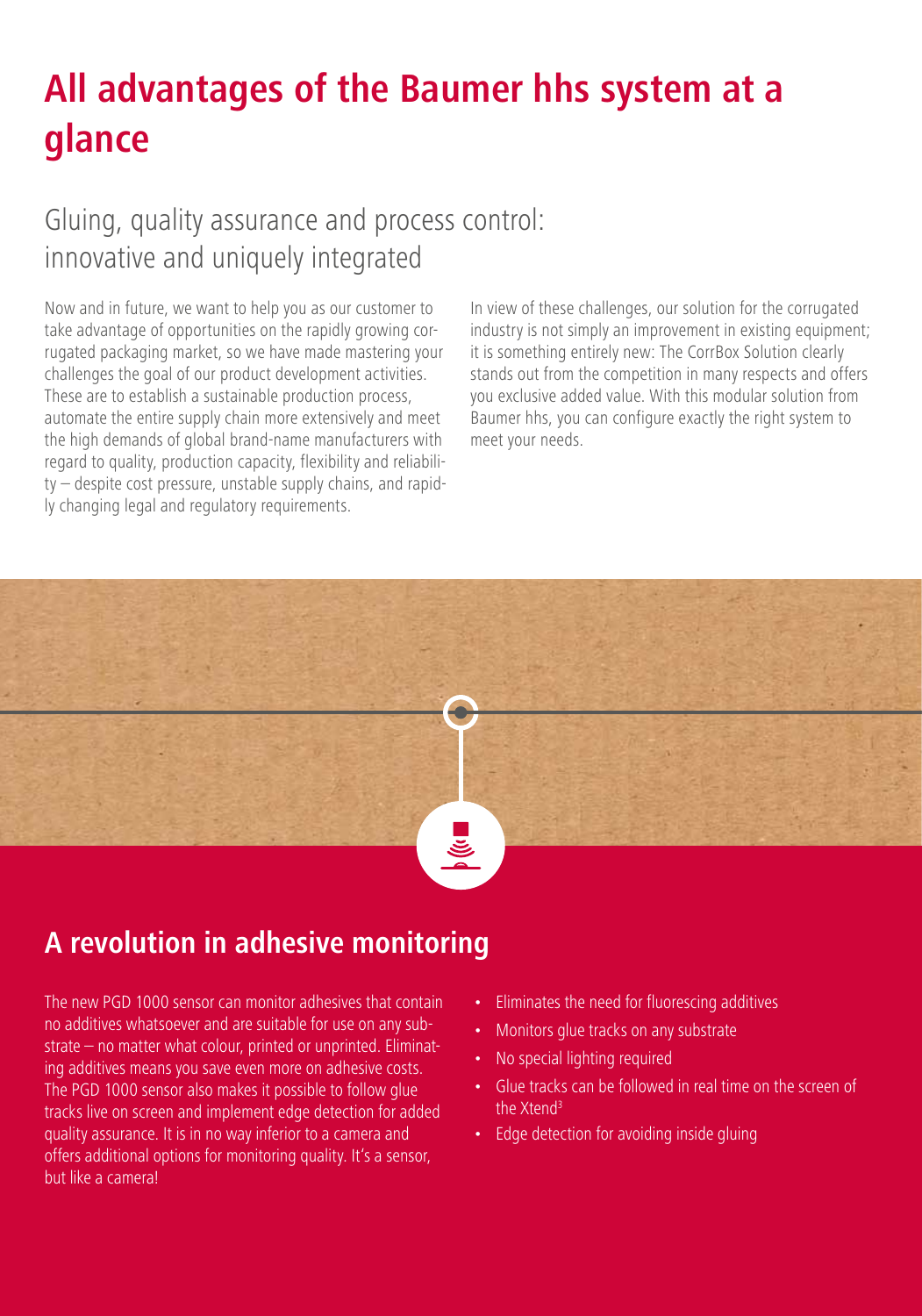# **Flexibility in procuring adhesives**

In view of current problems in adhesive procurement, one important goal of product development was to support the widest possible selection of usable adhesives. This has now been achieved with the CorrBox Solution in combination with the newly designed multi-application head (based on PX 1000 technology). Eliminating the need for fluorescing additives also considerably expands the range of potential adhesives.

- Newly designed electromagnetic power unit increases tolerance to viscosity fluctuations
- Closing force of the PX 1000 has been increased by 42 percent
- PX 1000 operates reliably even at the limits of the viscosity range
- Power unit has a service life of at least one billion operating cycles
- Reduced heating of the coil maximises availability

## **Precision application, excellent restart**

In the gluing process, the goal is to apply the glue as precisely as possible in terms of both positioning and the quantity applied. This can be achieved only if the application head is kept free of any contamination, especially where the adhesive is applied and at the nozzle opening. This kind of particulate contamination is influenced by the viscosity of the adhesive and the dynamic motion of the mechanical parts when the nozzle opens and closes.

The PX 1000 module on the multi-application head opens and closes considerably faster than all other comparable heads with electromagnetic drive, and it displays excellent start-up behaviour. This minimises contamination in and around the opening. With the head's high closing force, even adhesives that have thickened after

long idle periods can be reliably dispensed. The nozzles on the multi-application head can be lowered into the tried-and-tested optional water bath that effectively prevents them from drying out, even over extended periods.

The duration of uninterrupted production between two cleaning cycles increases by 100 percent as a result, since the time required for cleaning is cut in half. The risk of gluing errors also is reduced to the same extent. Gluing errors often are caused by contamination or residue that builds up on the nozzles and deflects the emerging glue, causing it to be applied on unwanted positions on the substrate.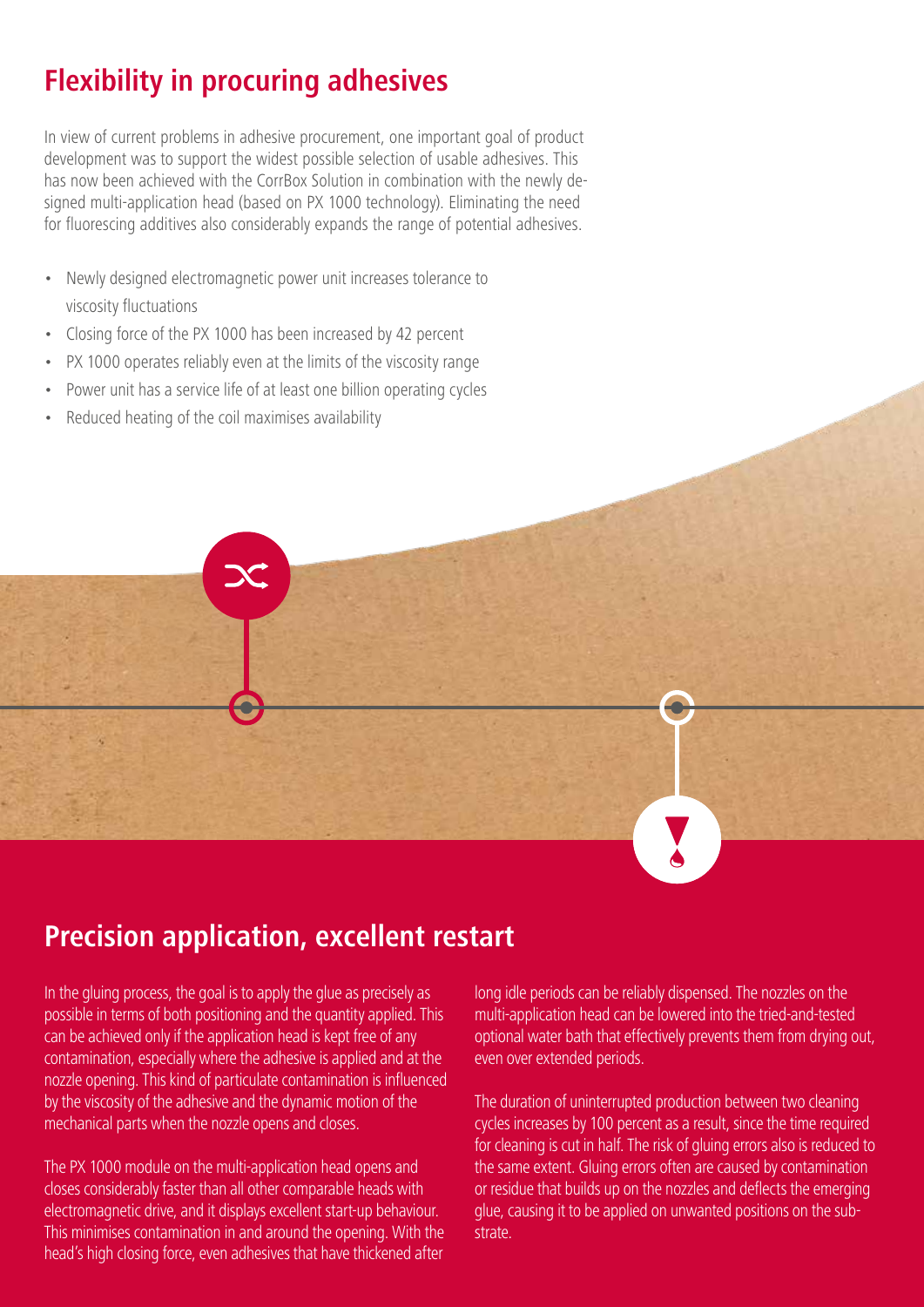# **Modular design for flexible investment**

The CorrBox Solution is a future-proof system that allows for subsequent innovation. It is based on the Xtend3 – optimised for this application – and is best-in-class when it comes to an open architecture for long-term upgradability.

As a customer, you pay only for functions you need right now. If your business changes, you can upgrade the system to suit your needs.

The entire system was designed for modularity: You can choose from different product models with or without a water bath, and from various control functions, monitoring equip-Level 2 Level 3 ment and modular software functions.

Level 1

# **Xtend3 – Simplify your system for growth**

The system is controlled by the proven Xtend3 controller with an easy-to-use touchscreen interface, which has been specially adapted to the requirements of the corrugated industry. Separate operating levels and a reduced number of parameter inputs are just two features that greatly simplify operation. Operators only have to learn a few commands in order to work independently of technical supervisors.

In the Xtend3 software, parameter settings can be entered on different levels, and numerous parameters can be saved or predefined. Existing data from the machine controller or flexo folder gluer need not be entered twice. Our system is ready for the

transfer of machine data for configuring parameters. That reduces setup time and avoids doing things twice.

Level 5 Level 6

Coality assumed

- For each production job, settings made by an experienced supervisor can be distinctly separated from other required parameters
- Setting parameters based on user authorisation profiles ensures a consistent level of quality
- Only personnel with the corresponding level of authorisation can change standard parameters they have defined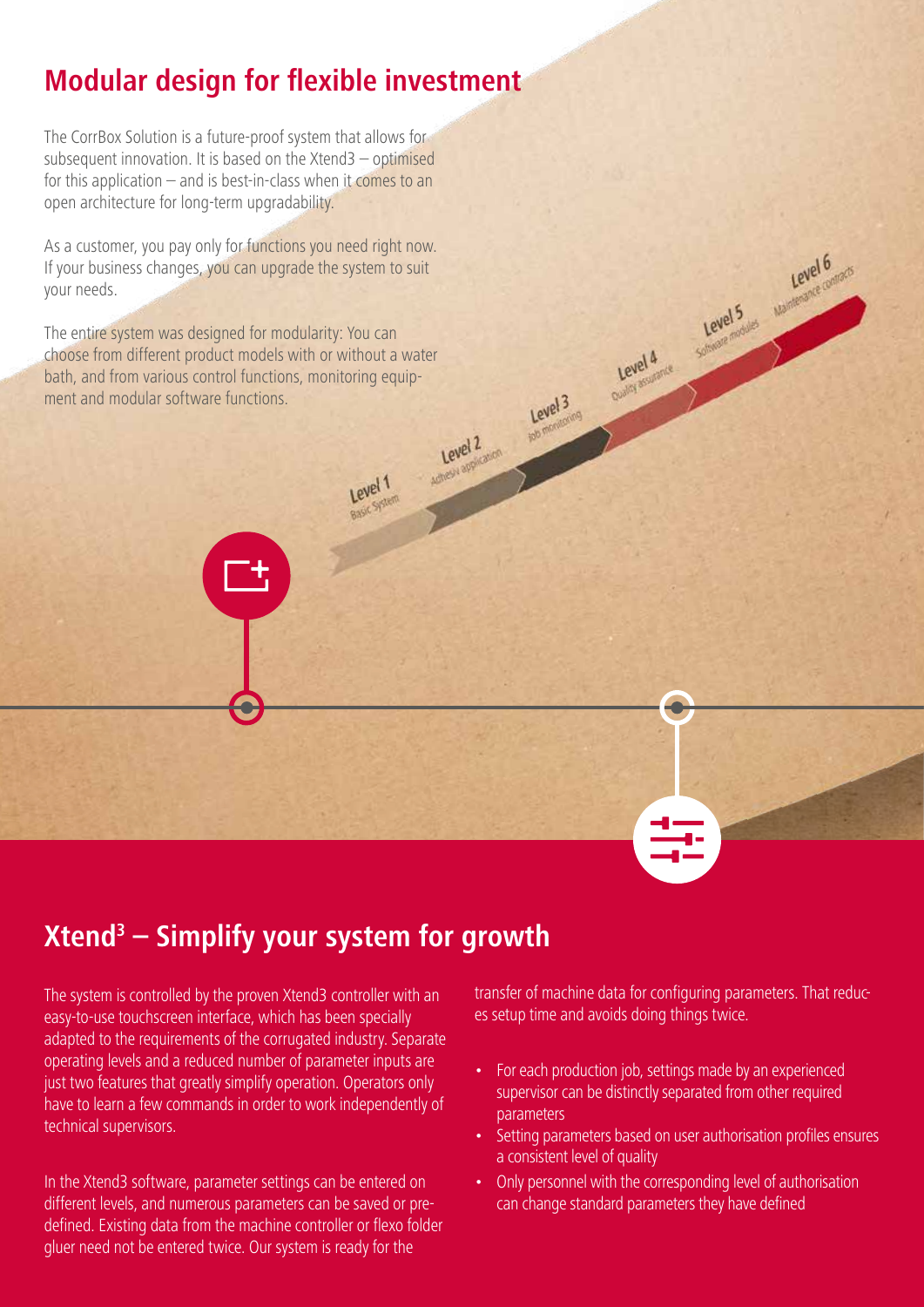## **Dramatically reduce adhesive costs with no trade-offs**

The explosion in prices has led to tremendous cost pressure in the industry. The PX 1000 application head can slash glue consumption by up to 60 percent while maintaining the same adhesive strength. It does this by dividing the continuous line of glue that would otherwise be applied into a series of short segments or "stitches". They are clean and precise at both ends, without any disruptive tailing whatsoever, thanks to the high switching speed. The high maximum operating frequency of the PX 1000 multi-application head makes it possible to reduce glue consumption across all speed ranges without negatively impacting the service life of the module's power unit.

Less is more: Adhesive strength actually increases with the number of segments by up to 35 percent, as studies show. Using the optional Glue Save function, the desired reduction in glue consumption can easily be adapted to the requirements of a job right in the Xtend3 software interface. The quantities of adhesive saved not only reduce your adhesive costs; they also are a gain in sustainability: The CO2 equivalent is reduced to the same extent as the adhesive. Adhesive that is not consumed has no impact on the environment and is good for the climate. In addition, the marginal quantity of adhesive used is beneficial for recycling and the circular economy.

**Glue consumption – stitching:** 3.000.000 packs/month, 1 shift,

flap 200mm, 3 stitching lines

**1.944 kg/month**

**Glue consumption – lines:** 3.000.000 packs/month, 1 shift, flap 200mm 3 lines

**3.600 kg/month**

## **Longevity and sustainability for a secure investment**

The materials and components used to fabricate the application module, pump and product guide are of premium quality, which translates into outstanding cost-efficiency, longevity and reliability, even under the challenging conditions prevailing in the corrugated industry. By combining these components with the modular, expandable CorrBox Solution, you can configure your system to master any and all future requirements. You can adapt the system as a whole to future challenges by implementing various possible upgrades.

- V4A premium industrial quality steel for constructing the pump, offers total protection against corrosion under typical conditions in glue feed systems
- Sensor cables and plugs with high-quality screw connections
- PGD 1000 sensor with a very high protection class prevents moisture ingress and damage to the sensor in the event of malfunction